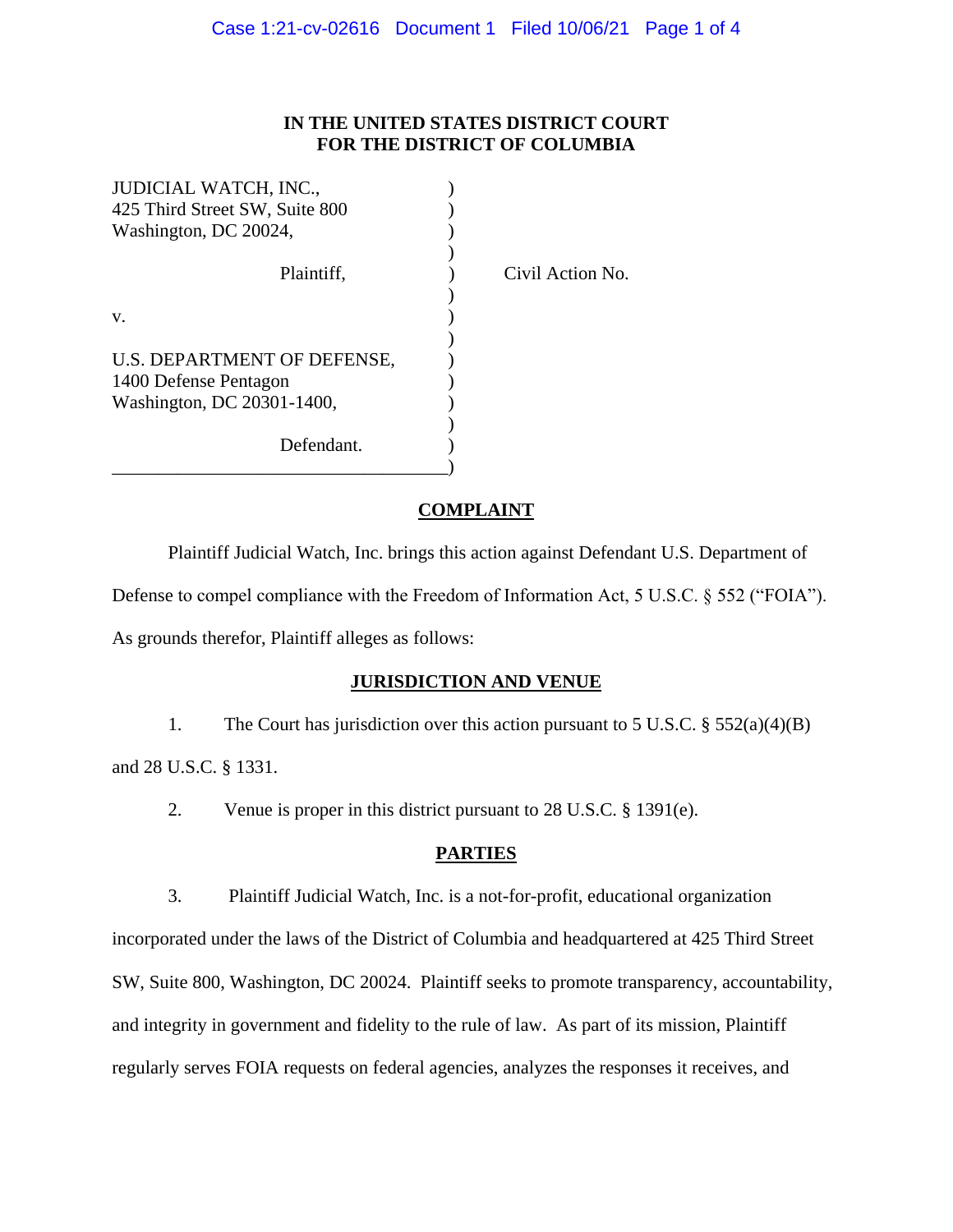#### Case 1:21-cv-02616 Document 1 Filed 10/06/21 Page 2 of 4

disseminates its findings and any records to the American public to inform them about "what

their government is up to."

4. Defendant is an agency of the United States Government. Defendant has

possession, custody, and control of records to which Plaintiff seeks access. Defendant is

headquartered at 1400 Defense Pentagon, Washington, DC 20301-1400.

# **STATEMENT OF FACTS**

5. On May 5, 2021, Plaintiff submitted a FOIA request to the United States Military

Academy via email seeking access to the following public records:

- 1. Any and all emails sent between LTG Darryl A. Williams and any other email recipients with accounts ending in .mil and/or .edu that reference "Critical Race Theory" (or "CRT" when used to represent Critical Race Theory).
- 2. Any and all emails sent between BG Mark C. Quander and any other email recipients with accounts ending in .mil and/or .edu that reference "Critical Race Theory" (or "CRT" when used to represent Critical Race Theory).
- 3. Any and all emails sent between CSM Michael J. Coffey and any other email recipients with accounts ending in .mil and/or .edu that reference "Critical Race Theory" (or "CRT" when used to represent Critical Race Theory).
- 4. All PowerPoint presentations used in any USMA class of instruction since January 2021 referencing "Critical Race Theory" (or "CRT" when used to represent Critical Race Theory).
- 6. The time frame of the request was identified as January 1, 2021 to the present.
- 7. Defendant confirmed receipt of Plaintiff's request by email on July 13, 2021.

Plaintiff was advised the request had been assigned tracking number FP-21-022671.

8. As of the date of this Complaint, Defendant has failed to: (i) determine whether to

comply with the request; (ii) notify Plaintiff of any such determination or the reasons therefor;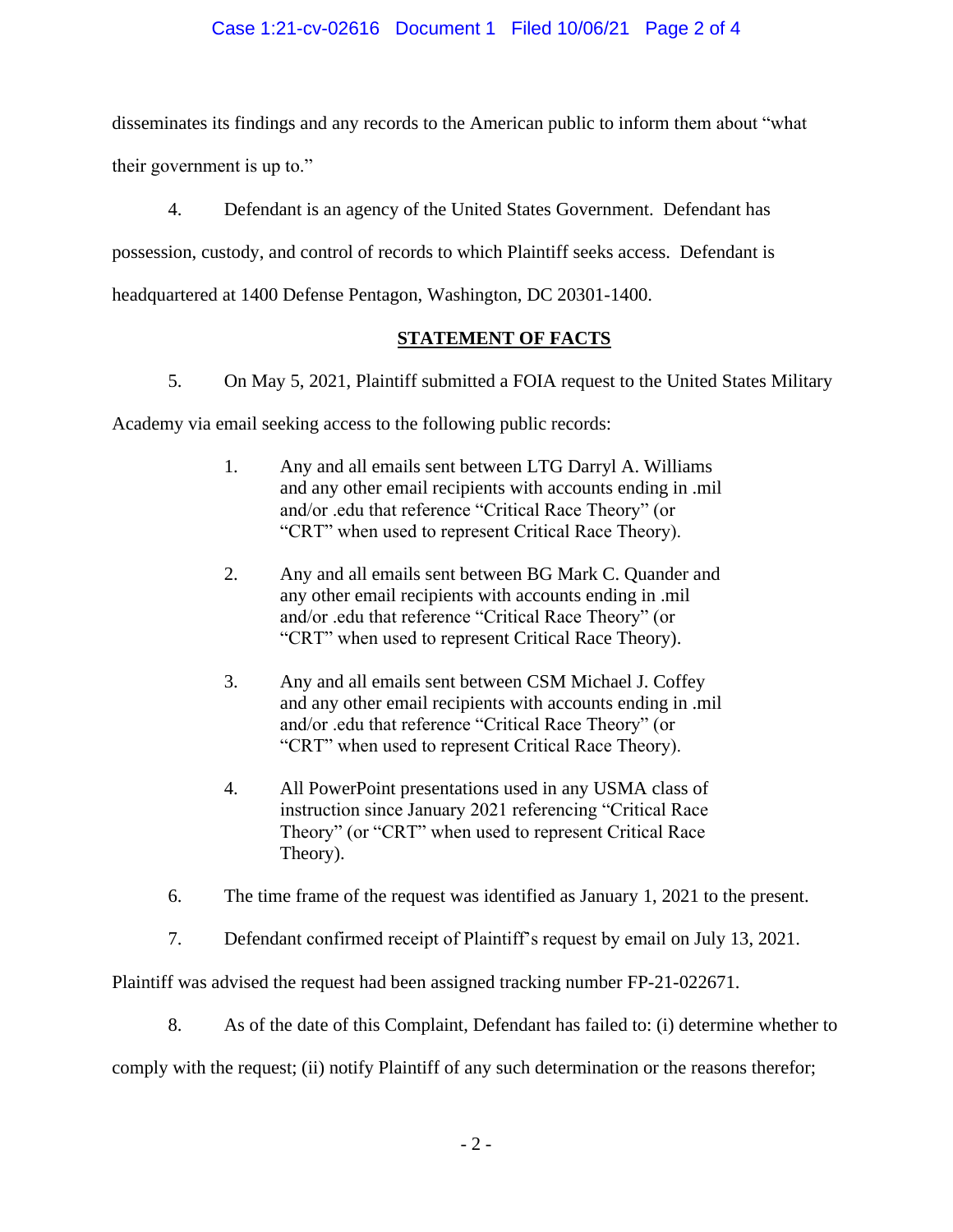(iii) advise Plaintiff of the right to appeal any adverse determination; or (iv) produce the requested records or otherwise demonstrate that the requested records are exempt from production.

### **COUNT I (Violation of FOIA, 5 U.S.C. § 552)**

9. Plaintiff realleges paragraphs 1 through 8 as if fully stated herein.

10. Defendant is in violation of FOIA.

11. Plaintiff is being irreparably harmed by Defendant's violation of FOIA, and

Plaintiff will continue to be irreparably harmed unless Defendant is compelled to comply with the law.

12. Plaintiff has no adequate remedy at law.

13. To trigger FOIA's administrative exhaustion requirement, Defendant was required to make a final determination on Plaintiff's request by August 10, 2021 at the latest. Because Defendant failed to make a final determination on Plaintiff's request within the time limits set by FOIA, Plaintiff is deemed to have exhausted its administrative appeal remedies.

WHEREFORE, Plaintiff respectfully requests that the Court: (1) order Defendant to search for any and all records responsive to Plaintiff's FOIA request and demonstrate that it employed search methods reasonably calculated to uncover all records responsive to the request; (2) order Defendant to produce, by a date certain, any and all non-exempt records responsive to Plaintiff's FOIA request and a *Vaughn* index of any responsive records withheld under claim of exemption; (3) enjoin Defendant from continuing to withhold any and all non-exempt records responsive to Plaintiff's FOIA request; (4) grant Plaintiff an award of attorney's fees and other litigation costs reasonably incurred in this action pursuant to 5 U.S.C.  $\S$  552(a)(4)(E); and (5) grant Plaintiff such other relief as the Court deems just and proper.